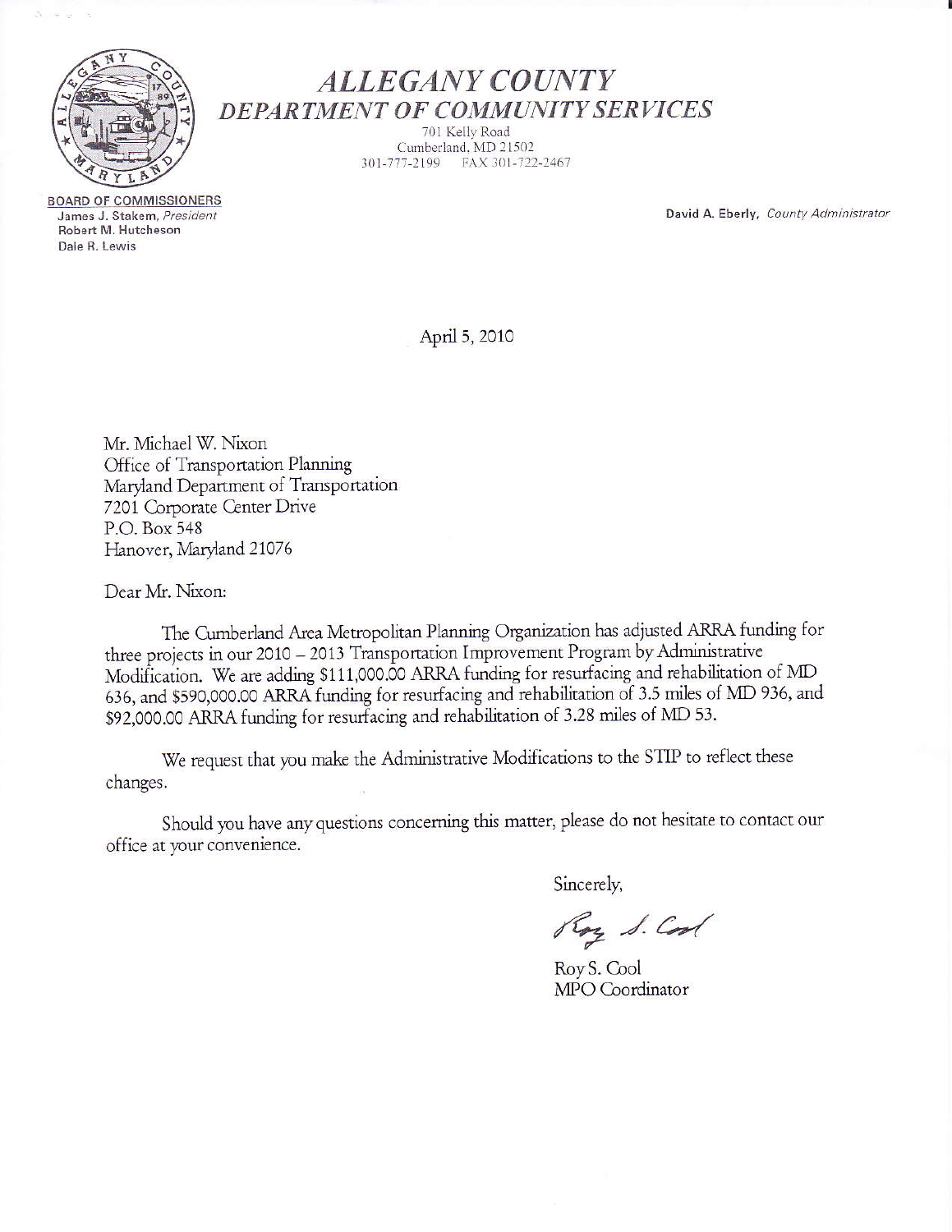## **CUMBERLAND URBANIZED AREA** FY 2010-2012 TRANSPORTATION IMPROVEMENT PROGRAM

 $\mathbf I$ 

| Project Code                                                                             | $09 - 5$                                | STIP#  | Pending                  |  |  |  |  |
|------------------------------------------------------------------------------------------|-----------------------------------------|--------|--------------------------|--|--|--|--|
| Project Name                                                                             | MD 53                                   | Limits | Through I-68 interchange |  |  |  |  |
| Improvement Description                                                                  | Areawide Resurfacing and Rehabilitation |        |                          |  |  |  |  |
| <b>SHA/MDOT</b><br>Responsible Agency                                                    |                                         |        |                          |  |  |  |  |
| Current Lanes 2<br>Current Road Type<br>Proposed Lanes 2                                 |                                         |        |                          |  |  |  |  |
| Miles<br>3,28<br>Highway System Secondary<br><b>ARRA</b><br>Funding<br>100<br>Ratio      |                                         |        |                          |  |  |  |  |
| <b>Related Projects</b>                                                                  |                                         |        |                          |  |  |  |  |
| This project is part of the American Recovery and Rehabilitation Act (ARRA).<br>Comments |                                         |        |                          |  |  |  |  |
|                                                                                          |                                         |        |                          |  |  |  |  |

| Phase        | <b>BIENNIAL</b><br>FY 2010 | <b>ELEMENT</b><br>FY 2011 | FY 2012 | POST<br>FY 2012 | FY 2010-2012<br><b>TOTAL</b> |
|--------------|----------------------------|---------------------------|---------|-----------------|------------------------------|
| PP           |                            |                           |         |                 |                              |
| PE           |                            |                           |         |                 |                              |
| <b>ROW</b>   |                            |                           |         |                 |                              |
| CONSTR.      | 92                         |                           |         |                 | 92                           |
| <b>TOTAL</b> | 92                         |                           |         |                 | 92                           |

Project Costs (000's)

 $S\rightarrow\infty$  ,  $\infty$ 

 $\mathbf{I}$ 

MPO Approval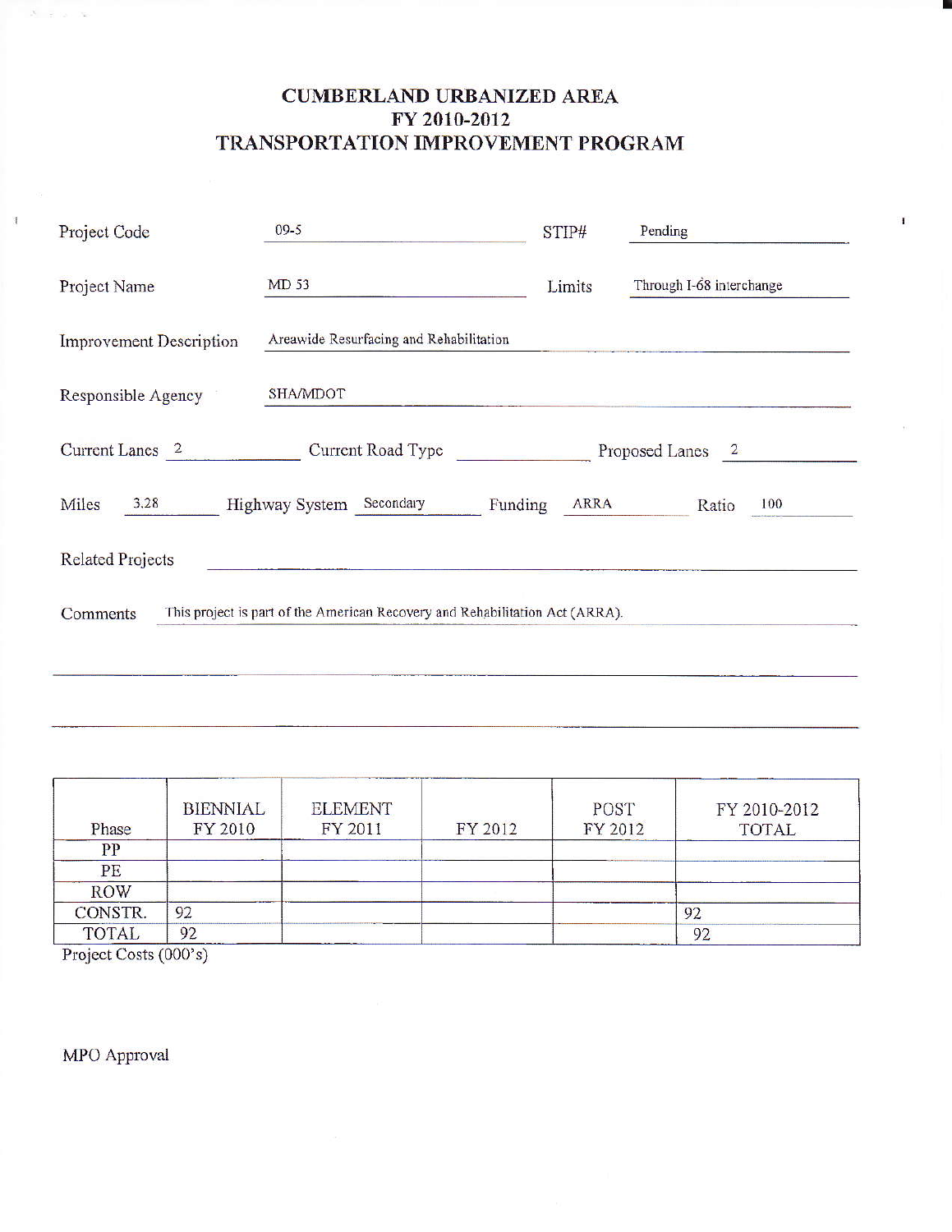## **CUMBERLAND URBANIZED AREA** FY 2010-2012 TRANSPORTATION IMPROVEMENT PROGRAM

| Project Code                                                                             | $09 - 5$                                |                  | Pending               |  |  |
|------------------------------------------------------------------------------------------|-----------------------------------------|------------------|-----------------------|--|--|
| Project Name                                                                             | MD 936                                  | Limits           | MD 36 to Caboose Road |  |  |
| <b>Improvement Description</b>                                                           | Areawide Resurfacing and Rehabilitation |                  |                       |  |  |
| SHA/MDOT<br>Responsible Agency                                                           |                                         |                  |                       |  |  |
| Current Lanes 2                                                                          | Current Road Type                       | Proposed Lanes 2 |                       |  |  |
| Miles<br>3.5                                                                             | Highway System Secondary<br>Funding     | ARRA             | 100<br>Ratio          |  |  |
| <b>Related Projects</b>                                                                  |                                         |                  |                       |  |  |
| This project is part of the American Recovery and Rehabilitation Act (ARRA).<br>Comments |                                         |                  |                       |  |  |
|                                                                                          |                                         |                  |                       |  |  |

| Phase               | <b>BIENNIAL</b><br>FY 2009 | <b>ELEMENT</b><br>FY 2010 | FY 2011 | POST<br>FY 2011 | FY 2009-2011<br>TOTAL |  |
|---------------------|----------------------------|---------------------------|---------|-----------------|-----------------------|--|
| PP                  |                            |                           |         |                 |                       |  |
| PE                  |                            |                           |         |                 |                       |  |
| <b>ROW</b>          |                            |                           |         |                 |                       |  |
| CONSTR.             | 590                        |                           |         |                 | 590                   |  |
| <b>TOTAL</b>        | 590                        |                           |         |                 | 590                   |  |
| B, C, C, C, D, D, D |                            |                           |         |                 |                       |  |

Project Costs (000's)

 $2^{\zeta_1}$   $\gamma_2$  ,  $\gamma_3$  ,  $3$ 

MPO Approval